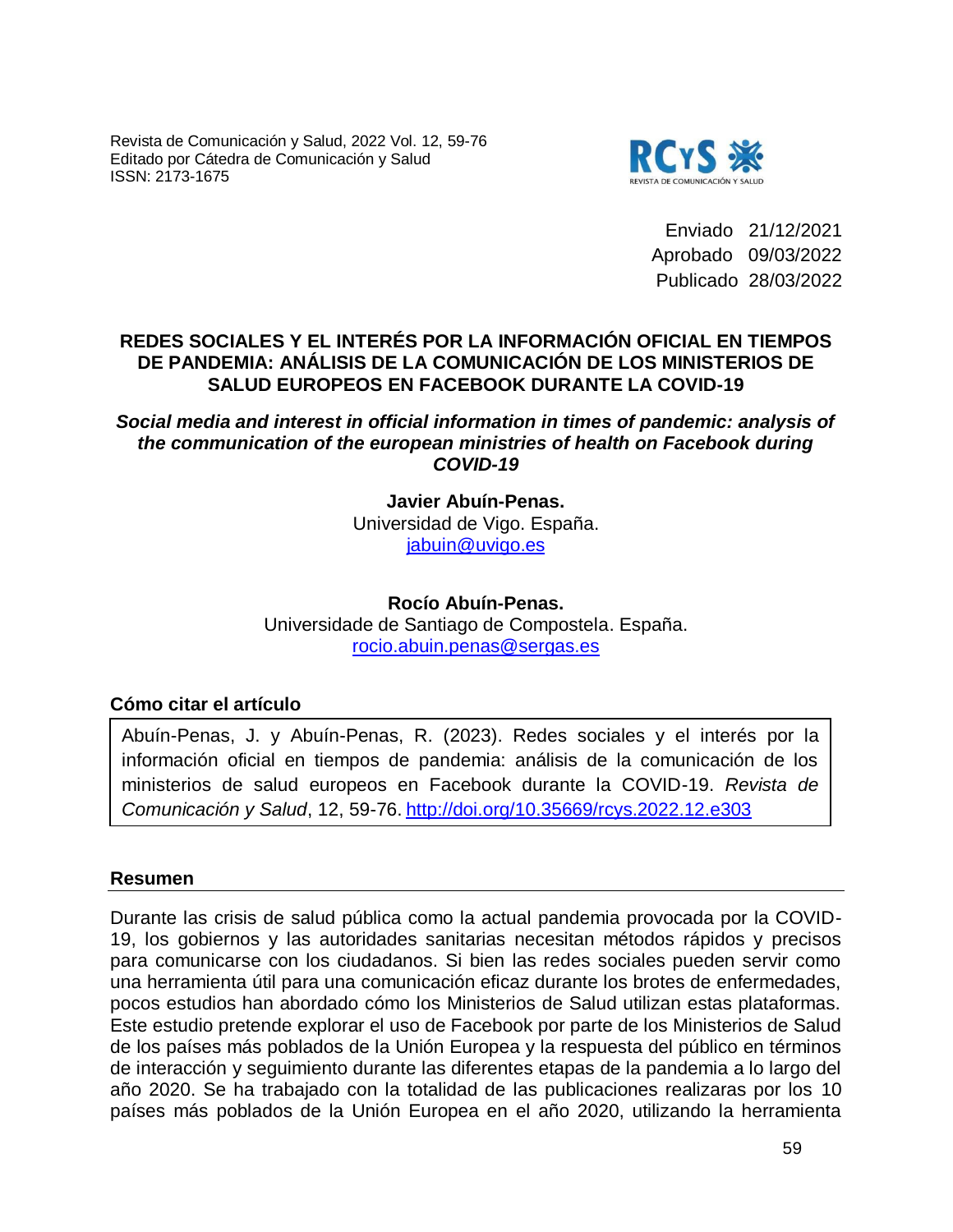Crowdtangle para la generación de la base de datos. Los resultados muestran la agilidad que estos países han tenido para dar respuesta a la comunicación exigida por los ciudadanos durante situaciones excepcionales como la pandemia generada por el coronavirus y también el gran aumento en el seguimiento de las fuentes oficiales de sanidad por parte de la población. Así, esta investigación proporciona unos primeros

**Palabras clave:** Comunicación de crisis, comunicación institucional, redes sociales, Facebook, COVID-19, coronavirus.

## **Abstract**

During a public health crisis like the current COVID-19 pandemic, governments and health authorities need quick and accurate methods to communicate with citizens. While social media can serve as a useful tool for effective communication during disease outbreaks, few studies have addressed how Ministries of Health use these platforms. This study will seek to explore the use of Facebook by the Ministries of Health of the most populated countries of the European Union and the public response in terms of interaction and monitoring during the different stages of the COVID-19 pandemic throughout the Year 2020. We have worked with all the publications made by the 10 most populated countries of the European Union in 2020, using the Crowdtangle tool to generate the database. The results show the agility that these countries have had to respond to the communication demanded by citizens during exceptional situations such as the pandemic generated by the coronavirus and also the great increase in the monitoring of official health sources by the population. Thus, this research provides some first indications about the communication strategy followed by the main Ministries of Health in Europe during the COVID-19 pandemic. These results have implications for researchers, governments, health organizations, and professionals regarding their communication practices during pandemics.

**Keywords**: Crisis communication, institutional communication, social media, Facebook, COVID-19, coronavirus.

#### **1. INTRODUCTION**

The SARS-CoV-2 pandemic was first identified in Wuhan, China, in December 2019. Since then, a total of 271,340,834 infected and 5,332,521 deaths have been identified, reported by 222 countries as of 14 December 2021 (Worldometer, 2021). The World Health Organization (WHO) declared this disease a pandemic on 11 March 2020 (WHO, 2020), since then, the health crisis has not ceased to highlight public commitment and governmental response capacity at the international level (Liao et al., 2020).

The world is experiencing an unprecedented situation that breaks with the communication management models of previous crises (Xifra, 2020). Against this backdrop, it is necessary for the parties involved to develop specific communication actions to disseminate reliable information and curb the spread of medical misinformation that has been spread about COVID-19 (Kouzy et al., 2020).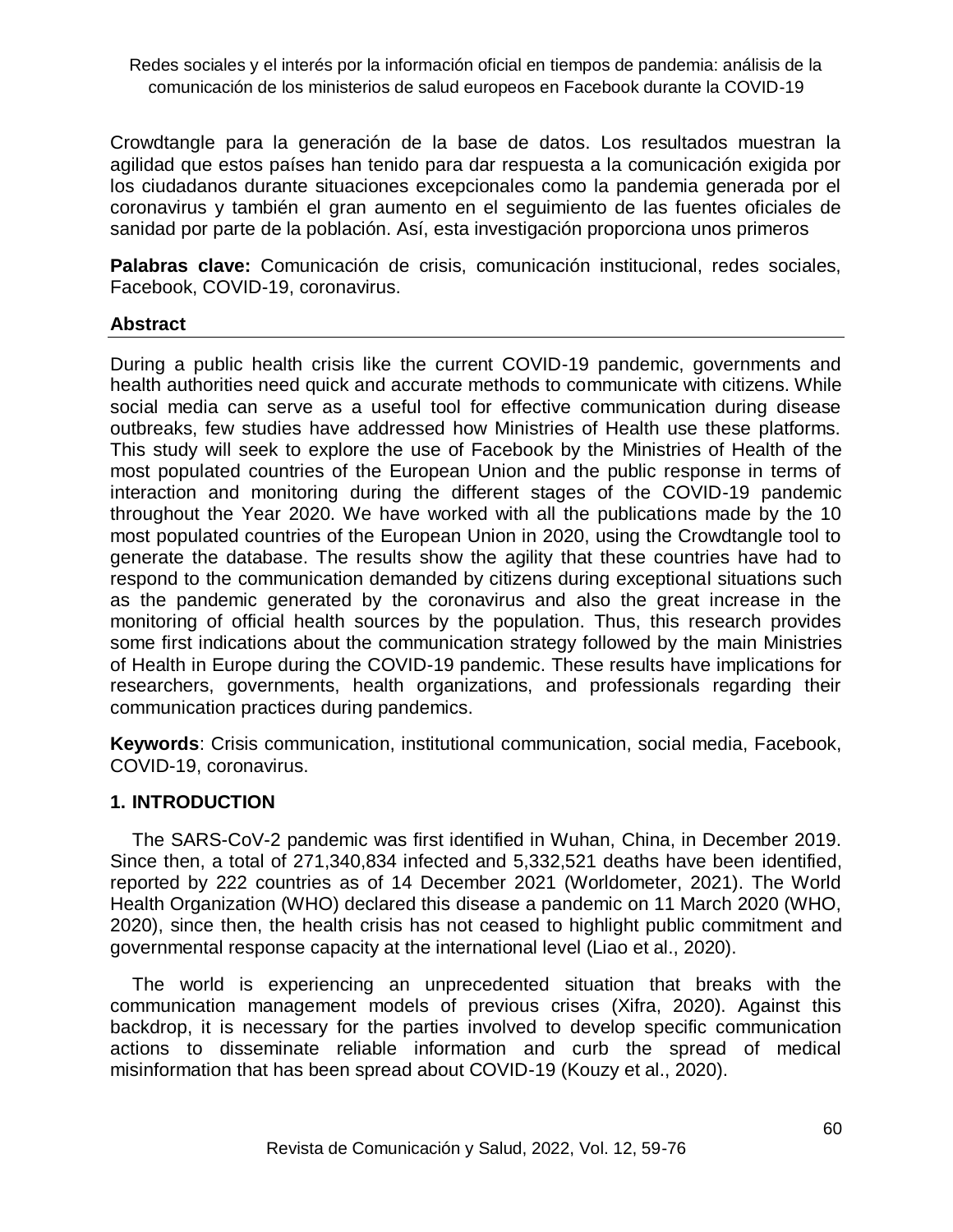In this regard, the Spanish government has been an active player since the beginning of the pandemic, continuously updating relevant information on its websites and holding numerous press conferences or giving interviews to decision-makers in national and international media (Castillo-Esparcia et al., 2020).

Developing effective communication strategies in health crisis situations becomes essential. In this way, it is possible to adopt certain desired behaviours, such as social distancing and good hygiene habits, which are essential in pandemics such as the one caused by COVID-19. Transparent and consistent communication in the face of uncertainty is essential to maintain public trust (Holmes, 2008; Vaughan and Tinker, 2009). Traditionally, governments and health authorities used their websites, the media, the press and television as the main tools for disseminating news and information. The emergence of social networking sites such as Facebook and Twitter presents a new scenario...

Social media has added a new plane to broaden the view of crises. Managers are very sensitive to the fact that crisis threats, especially those that damage reputations, can emerge and grow rapidly online (...). There is a growing need to monitor social media and decide how to integrate it into crisis responses. (Coombs, 2015 p. 15).

#### **1.1. Institutional communication in crisis situations**

During a health crisis, communication aims to minimise and manage health impacts by disseminating useful information to citizens about risks and, consequently, about behaviours to avoid them (Wirtz et al., 2021). Public sector organisations have an important responsibility in the management of public health crises, which means that they must be empowered to enhance citizens' resilience (Coombs, 2020).

The literature in the field of health risk communication is growing in recent years, proposing some integrative models such as Crisis and Emergency Risk Communication (CERC) (Reynolds et al., 2002; Reynolds and Seeger, 2005). In fact, previous studies applied the binomial "risk communication - CERC model" to investigate in depth the effectiveness of communication strategies in social networks (Lachlan et al., 2016; Lwin et al., 2018; Panagiotopoulos et al., 2016). Powell (2021) and Reyes et al. (2021) highlighted the difficulties of public institutions in communicating effectively during a sudden crisis, such as the one generated by COVID-19.

In this sense, with specific reference to this pandemic, governments must build new relationships with citizens to increase engagement and develop new governance solutions aimed at achieving consensus on laws and regulations related to public health (Ansell et al., 2021). Kim and Kreps (2020) also point out that, for effective communication during pandemics, governments must publish relevant information about the health crisis to present the most important risks and best response strategies to their citizens.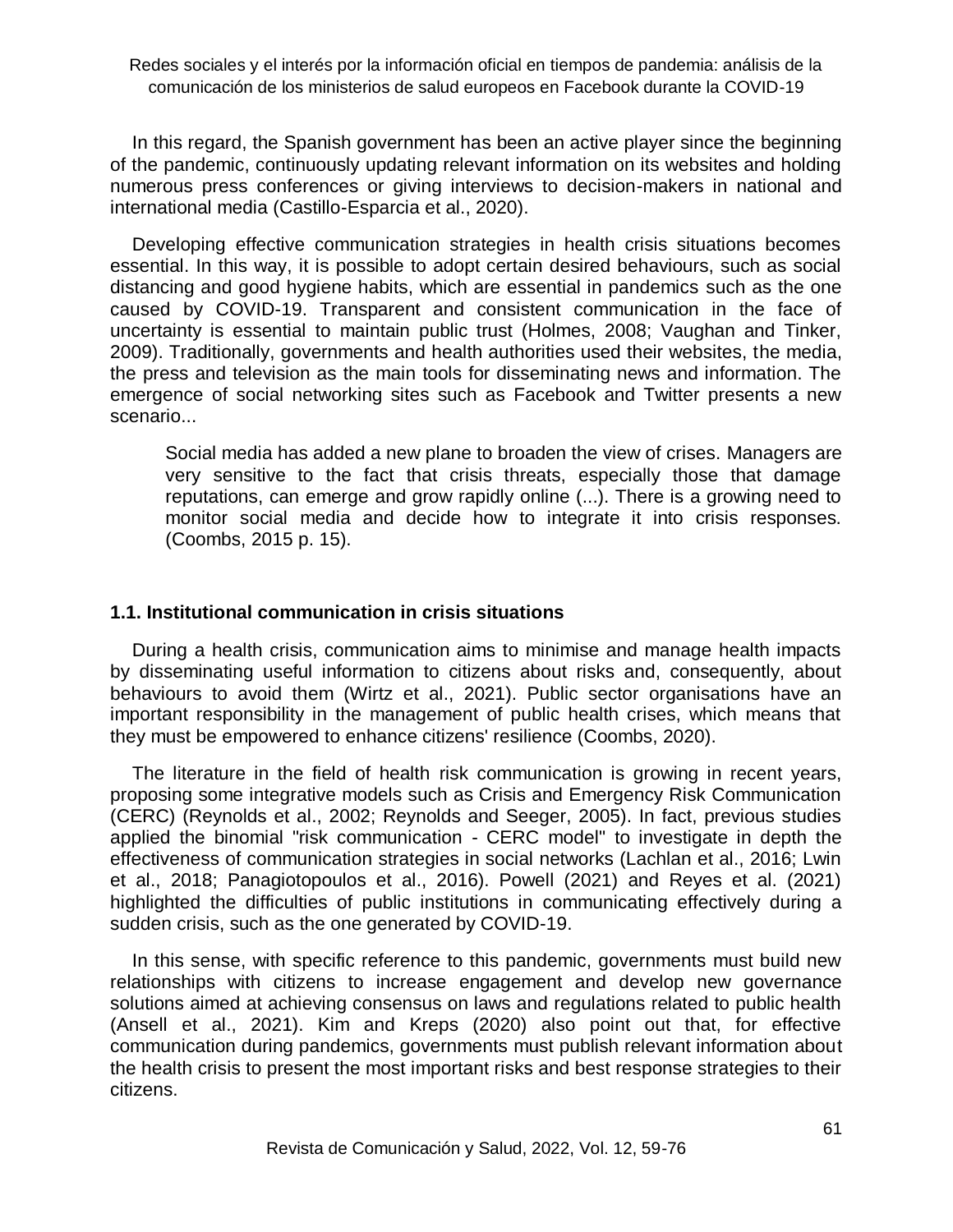#### **1.2. Using social media in times of pandemics**

With the widespread use of social media, public institutions need to understand that health risk communication has changed. Citizens can now express their opinion, feelings or comments on actions taken by the government as pandemic-related events unfold (Vijaykumar and Nowak, 2015). In addition, users are also involved in creating content and disseminating information of all kinds on their social networks (Raamkumar et al., 2020).

Previous research has explored the role of social networks in previous epidemics and pandemics such as those caused by Zika virus, H1N1 (Vijaykumar et al., 2015) and Ebola (Calleja-Reina and Becerra-Muñoz, 2017 or Suau-Gomila, et al., 2017). Calleja-Reina and Becerra-Muñoz (2017) analysed the communication management of the Ebola crisis by the Spanish government, concluding that the media, and especially social networks, amplified the negative effects of this crisis due to poor crisis management. In other public health cases, such as the Ebola virus infection, it was observed that media profiles were more involved in the distribution of information about the emergency than the institutional actors themselves and that the conversation on Twitter was not informative, but rather eminently emotional (Suau-Gomila, et al., 2017).

Several authors agree that social networks are a fundamental tool for health risk communication (Heldman et al., 2013), becoming a widespread communication channel (Al-Saggaf and Simmons, 2015) also during epidemics and pandemics (Liu and Kim, 2011; Lwin et al., 2018). Recent studies highlighted that social networks have been fully implemented as information media during the pandemic caused by COVID-19 (Wang et al., 2021). However, Li et al. (2020) pointed out that academic research studies on the use of social media during the health emergency are limited. This paucity of studies on this topic contrasts with the development of documentation by the WHO, which provides a set of guidelines for emergency risk communication during epidemics (WHO, 2018). Nevertheless, countries have the power to adopt different strategies when reporting health risks through social media.

The health crisis caused by COVID-19 poses a significant challenge on the role of public administration and its relationship with citizens that researchers should explore further (O'Flynn, 2021). In this regard, it is crucial to measure the volume of interaction and the type of messages published by governments (Powell, 2021).

On government communication during the health crisis caused by COVID-19 in Spain, Losada Díaz et al. (2020), after analysing a survey of 1823 people, found that official organisations and authorities were the most widely used sources for crosschecking information (70.8%). Castillo-Esparcia et al. (2020) verified the value of Facebook and Twitter as the social networks of reference for the Spanish government when deploying the online communication strategy on the management of this crisis.

Within the current panorama of social networks, Facebook is the platform with the largest number of users in the world (2,853 million), followed by Youtube and Whatsapp, with 2,291 and 2,000 million users respectively (We are social and Hootsuite 2021).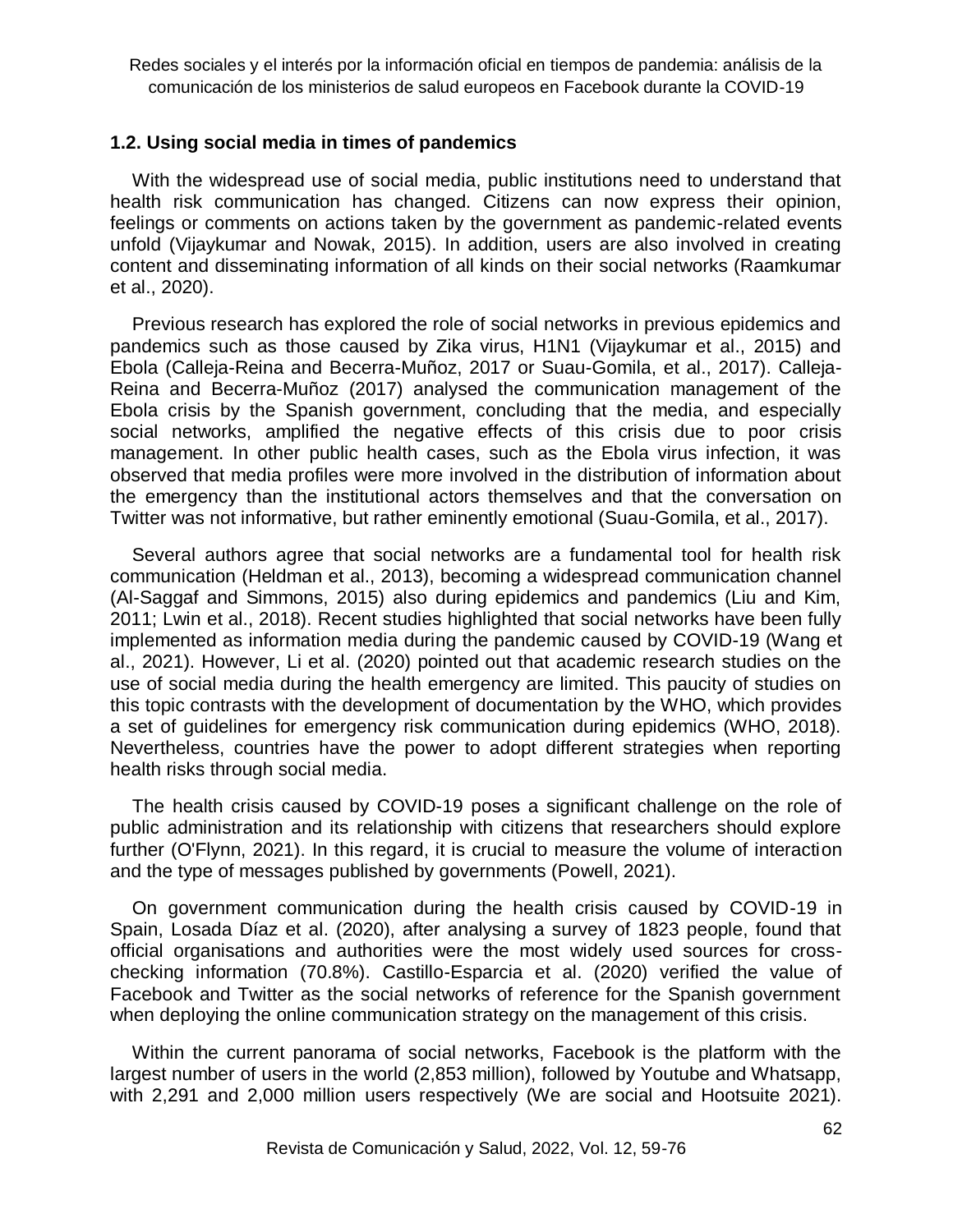Taking these figures into account, Facebook becomes a priority object of study when analysing the communication efforts of all types of organisations, and is even more important in health crisis situations such as the one caused by COVID-19.

## **2. OBJECTIVES**

In the midst of the uncertainty generated by a health threat such as the health crisis caused by COVID-19, society demands more truthful information. In such situations, public institutions run the risk of losing centralised control of communication if they do not act quickly in the face of public opinion, trying to combat falsehoods and misinformation (Vaughan and Tinker, 2009; Glik, 2007).

Societal misinformation could lead to undesirable behaviour in emergency situations such as that caused by the coronavirus (Raamkumar et al., 2020). Therefore, it is interesting to know how health-related public institutions reacted on their official accounts and how the public perceived this reaction. This will allow public health organisations to observe how society behaves in times of pandemics.

Therefore, this research aims to characterise the use of Facebook by ministries of health in Europe's most populous countries during 2020 and to understand the behaviour of their online communities. This year includes the onset and development of the pandemic caused by COVID-19, which will make it possible to observe the evolution of these accounts over a sufficiently long period of time. To this end, four objectives related to the use of Facebook by the official bodies responsible for health in each country during the pandemic are proposed:

- Objective 1 (O1): To determine the evolution and temporality of the publications of the official Facebook pages of the Ministries of Health of the main European countries.
- Objective 2 (O2): To analyse the evolution of the following of the official Facebook pages of the Ministries of Health of the main European countries, in relation to the number of inhabitants of each country.
- Objective 3 (O3): To observe how the inhabitants of each country have responded to the publications made by the official Facebook pages of the Ministries of Health of the main European countries in terms of interaction.
- Objective 4 (O4): To make a comparison of the similarities and differences between the main European countries in terms of the relationship with their inhabitants in communicating about health through Facebook.

## **3. METHODOLOGY**

This study focuses on the communication activity of the official bodies in charge of managing the health of each country within the European Union. Although there are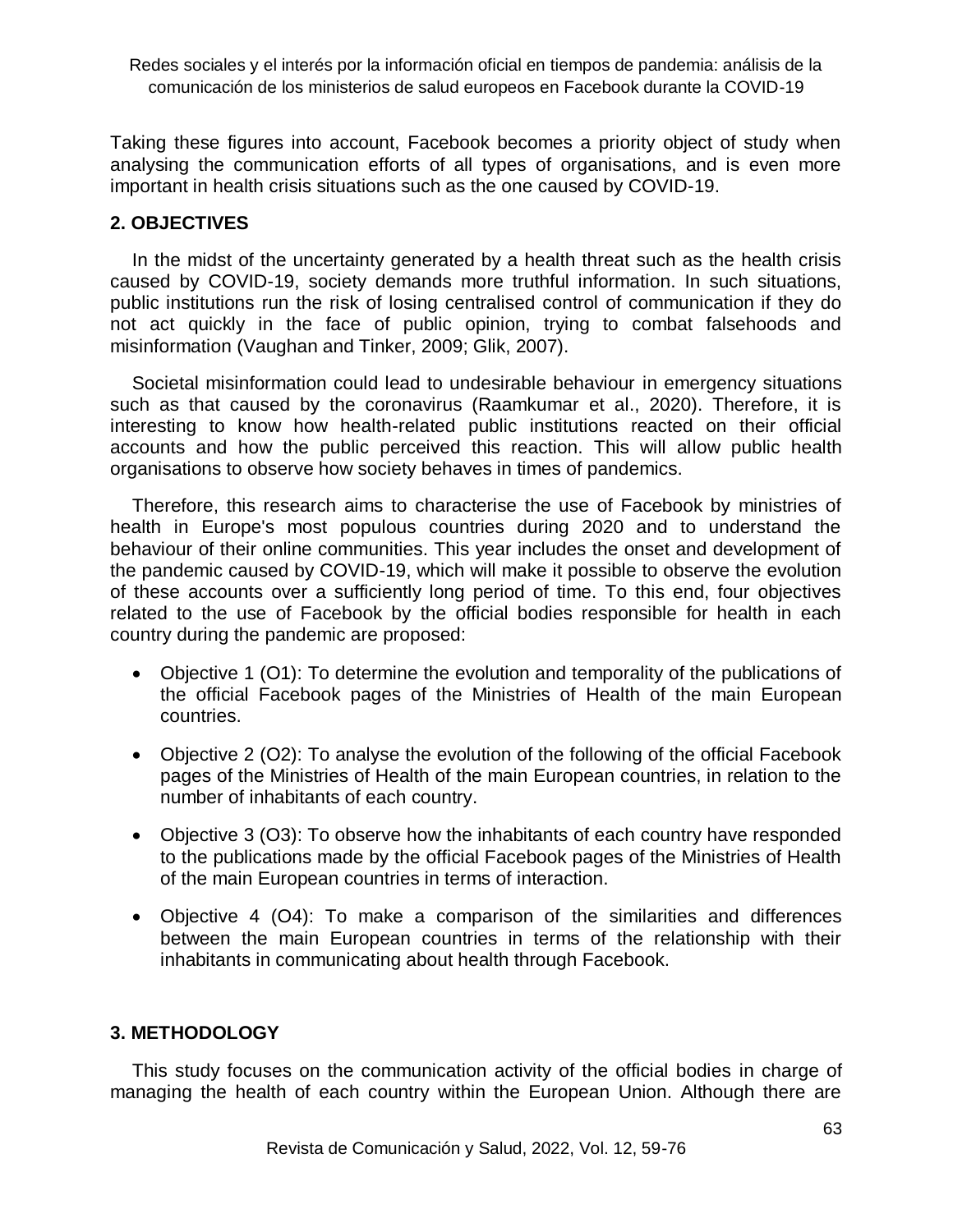several studies that deal with the phenomenon of communication during the pandemic caused by COVID-19 (Masip, et al., 2020; Moreno et al., 2020; Xifra, 2020), there are few initiatives that study and compare the communication activity of different official bodies in such a specific context. These include the study by Castillo-Esparcia et al. (2020) on the communication strategies of the Spanish government during the pandemic, the study by Poch Butler and Puebla Martínez (2021) who analysed the Twitter accounts of the Spanish government and the Spanish Ministry of Health or, outside Spain, Raamkumar et al. (2020) who analysed the public health authorities' outreach efforts and public response on Facebook in Singapore, the United States and England.

Following this last line, the selection of the countries with the largest number of inhabitants in the European Union allows us to compare the relevance of official communication on health, both in terms of economic and social power. According to Statista data (2021), these countries are, in order from the largest to the smallest, Germany, France, Italy, Spain, Poland, Romania, the Netherlands, Belgium, the Czech Republic and Greece.

Based on this approach, this study carries out an in-depth descriptive analysis of the presence, activity and impact of the official Facebook pages of the ministries of health of the 10 most populated countries in the European Union from a quantitative perspective. In this sense, the research will make it possible to assess the impact of the messages issued by these institutions, as well as their repercussion among the inhabitants of each country, with the aim of contributing to professional practice and to the benefit of society as a whole.

The study sample is made up of the publications made by the official Facebook accounts of the health ministries of the 10 most populated countries of the European Union from 1 January to 31 December 2020. Thus, after excluding the Netherlands because it does not have an official Facebook page for its health ministry, the sample is made up of the nine countries presented in Table 1.

| Country               | <b>Ministry of Health Facebook page</b>               |  |  |  |  |
|-----------------------|-------------------------------------------------------|--|--|--|--|
| Germany               | Bundesministerium für Gesundheit                      |  |  |  |  |
| France                | Ministère des solidarités et de la santé              |  |  |  |  |
| <b>Italy</b>          | Ministero della Salute                                |  |  |  |  |
| Spain                 | Ministerio de Sanidad                                 |  |  |  |  |
| Poland                | Ministerstwo Zdrowia                                  |  |  |  |  |
| Rumania               | Ministerul Sănătății - România                        |  |  |  |  |
| <b>Belgium</b>        |                                                       |  |  |  |  |
| Bélgica               | SPF Santé publique, Sécurité de la Chaîne alimentaire |  |  |  |  |
|                       | et Environnemen                                       |  |  |  |  |
| <b>Czech Republic</b> | Ministerstvo zdravotnictví České republiky            |  |  |  |  |
| Greece                | Υπουργείο Υγείας                                      |  |  |  |  |

**Table 1.** *Official websites of the ministries of health of European countries*

**Source:** *own elaboration*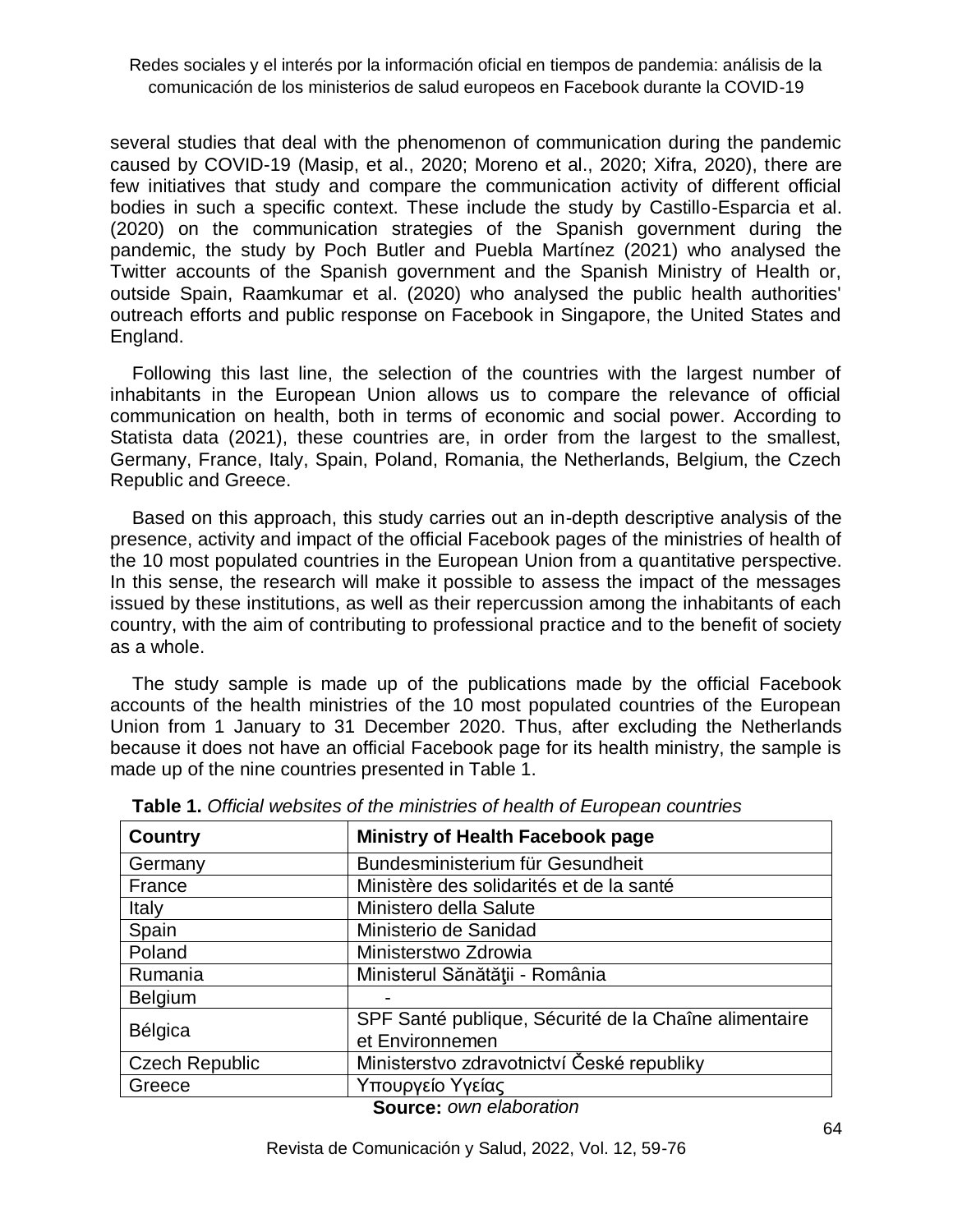CrowdTangle was used to obtain the data. This is a public information tool, belonging to the Meta group and integrated within the Facebook ecosystem, which facilitates the monitoring and quantitative analysis of content published on social networks. It also allows the extraction of these publications and their metadata, generating a file in CSV format (comma-separated values) that can be opened and viewed using programmes such as Microsoft Excel.

Thus, through CrowdTangle, the following analysis variables have been downloaded from Facebook for all publications:

- Name of the page.
- Followers at the time of publication.
- Date and time of publication.
- Text accompanying the post.
- Type of post.
- Number of "likes" of the post at the time it was made.
- Number of comments on the post at the time it was made.
- Number of times the post was shared at the current time.
- Number of reactions ("Haha", "Wow", "Care", "Angry", "Sad" and "Love") to the post at the current time.

The research was carried out using the technique of content analysis with a quantitative approach. By cross-referencing the variables listed above and observing the differences or similarities between each country, the aim is to respond to the previously stated objectives.

## **4. RESULTS**

This section presents the results of the research in three large blocks that analyse. Firstly, the total volume of publications, then the response of users measured through interaction and, finally, the overall evolution in terms of followers in relation to the number of inhabitants in each country.

## **4.1. Analysis of the volume of publications**

A temporal X-ray of the publications made throughout 2020 shows that in March and April 2020 the number of posts on Facebook increased considerably, reaching a fourfold increase in March compared to January (Figure 1).

This increase in posts decreases again in the period after May, stabilising during the remaining months of 2020. The most notable case is that of Greece, which starts the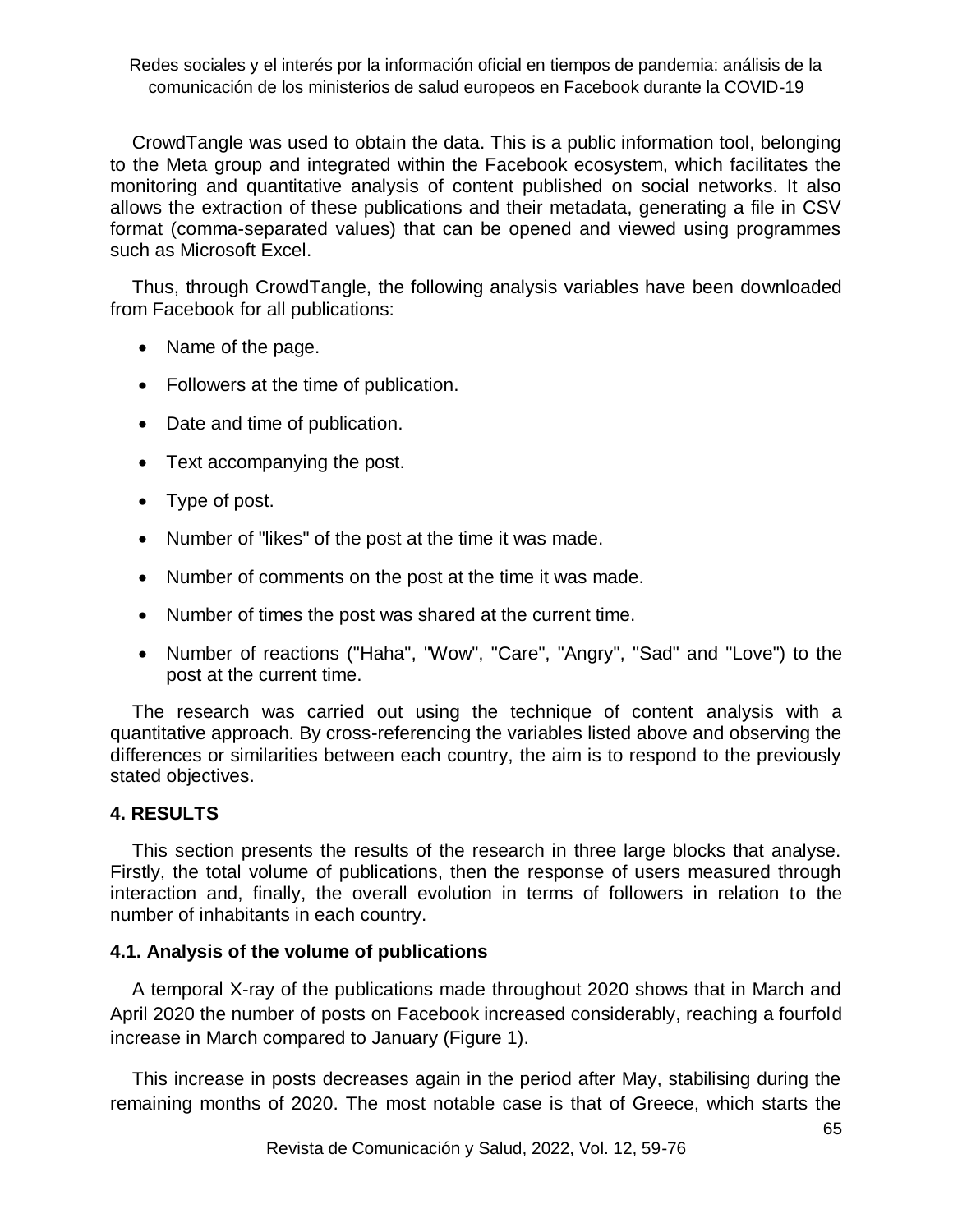year with 27 publications in January, reaching 375 in March (Table 2). A general increase in the volume of publications can be seen in the countries in the sample, with an average of less than 40 publications in January and an average of 181 in March, which is the month in which they reach their maximum value, as shown in Table 2.

|                  |         |                |              |               |        |       | <b>TUDIO E.</b> VOIDING OF DUDIOURDING BY OUGHING |                          |         |
|------------------|---------|----------------|--------------|---------------|--------|-------|---------------------------------------------------|--------------------------|---------|
|                  | Germany | <b>Belgium</b> | <b>Spain</b> | <b>France</b> | Greece | Italy | <b>Polond</b>                                     | Czech<br><b>Republic</b> | Romania |
| January          | 8       | 9              | 23           | 112           | 27     | 24    | 31                                                | 103                      | 19      |
| February         | 24      | 54             | 81           | 99            | 102    | 24    | 60                                                | 162                      | 18      |
| <b>March</b>     | 91      | 95             | 198          | 182           | 375    | 91    | 113                                               | 248                      | 236     |
| <b>April</b>     | 96      | 82             | 169          | 120           | 292    | 92    | 170                                               | 278                      | 195     |
| May              | 78      | 74             | 108          | 96            | 252    | 74    | 141                                               | 363                      | 166     |
| June             | 56      | 28             | 68           | 95            | 249    | 17    | 144                                               | 208                      | 77      |
| July             | 50      | 35             | 64           | 71            | 231    | 16    | 87                                                | 145                      | 63      |
| <b>August</b>    | 38      | 28             | 66           | 65            | 226    | 19    | 76                                                | 141                      | 53      |
| <b>September</b> | 42      | 26             | 60           | 119           | 219    | 15    | 89                                                | 111                      | 59      |
| <b>October</b>   | 54      | 32             | 70           | 93            | 264    | 22    | 98                                                | 101                      | 71      |
| <b>November</b>  | 53      | 44             | 79           | 100           | 295    | 34    | 105                                               | 139                      | 68      |
| <b>December</b>  | 71      | 40             | 80           | 108           | 306    | 15    | 99                                                | 77                       | 68      |

**Table 2.** *Volume of publications by country*

**Source:** *own elaboration*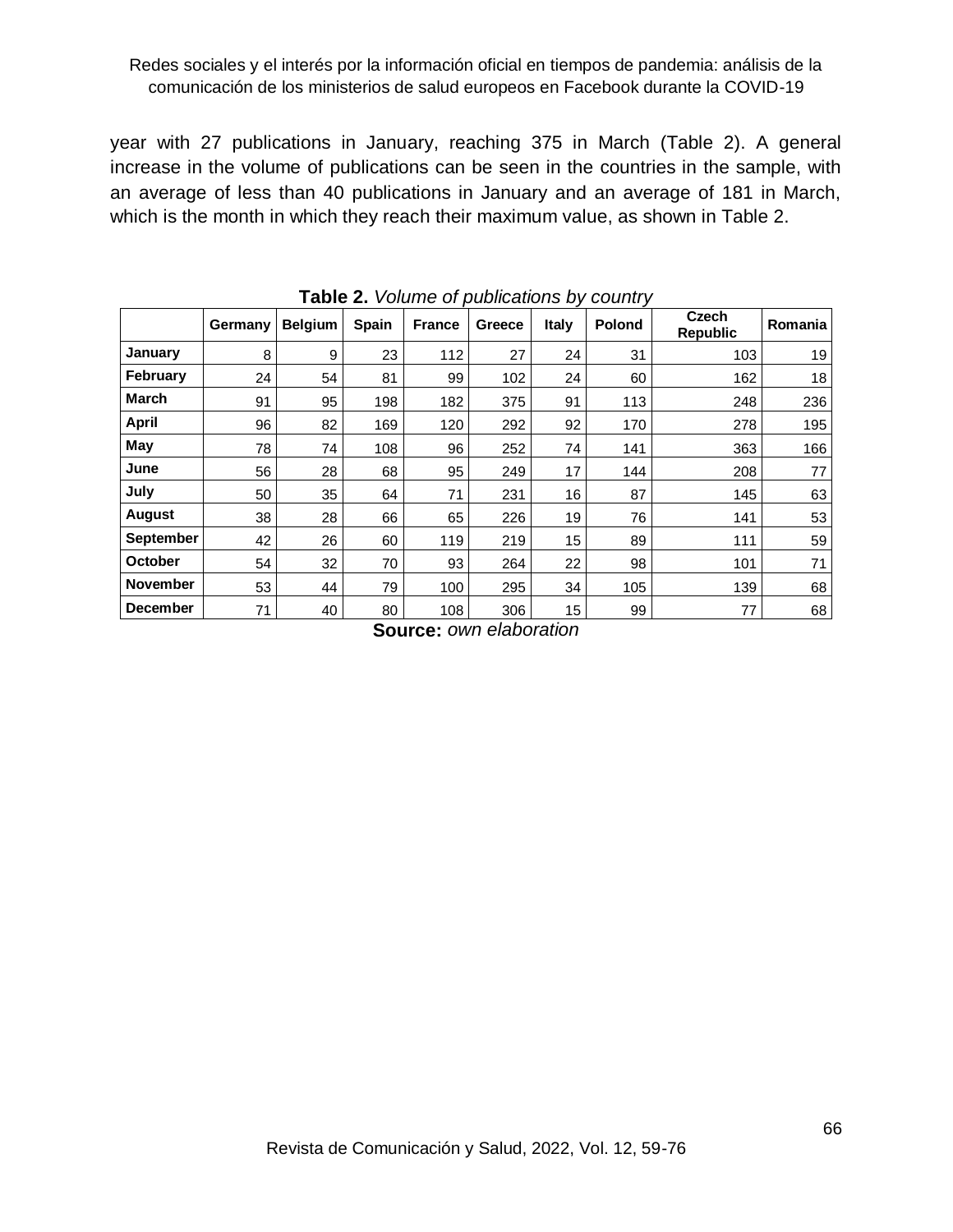

**Figure 1.** *Evolution of the volume of publications*

**Source:** *own elaboration*

#### **4.2. Analysis of the level of interaction**

In terms of interaction levels, there are small differences compared to what was previously observed in the volume of posts. The highest levels of interaction are obtained in the first part of the year, where in the months of January, February and March the average interaction of Facebook posts is 1.03, 1.27 and 1.02, respectively (Table 3). These first three months of the year show levels more than twice as high as the last ones, which would obtain levels of 0.45, 0.34 and 0.28 in the months of October, November and December, as shown in Table 3.

At the individual level, it can be seen that all countries obtain their peak interaction during the first 4 months of the year, except in the case of France, which receives its maximum interaction level in May (Figure 2).

For practical purposes, it has been observed that there is a high positive correlation between the average number of publications per month and the average number of interactions (r=0.59).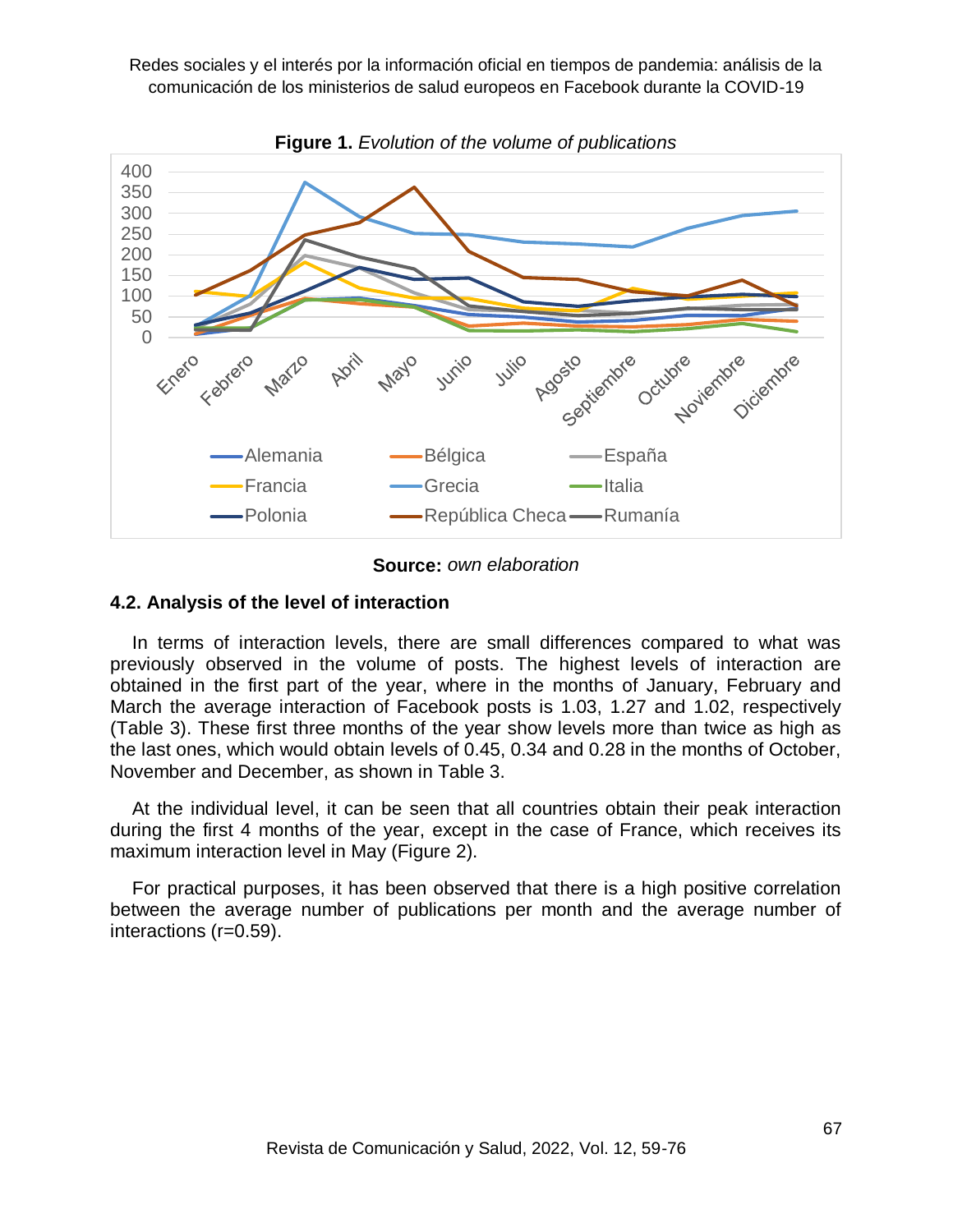

**Figure 2.** *Evolution of the level of interaction*

**Source:** *own elaboration*

|                 | Germany | <b>Belgium</b> | ັ<br><b>Spain</b> | <b>France</b> | Greece | <b>Italy</b> | Polond | <b>Czech</b><br><b>Republic</b> | Romania |
|-----------------|---------|----------------|-------------------|---------------|--------|--------------|--------|---------------------------------|---------|
| January         | 2,18    | 3,45           | 0,02              | 0,16          | 1,58   | 0,41         | 0,73   | 0,22                            | 0,49    |
| <b>February</b> | 2,28    | 2,75           | 0,74              | 0, 19         | 1,42   | 1,83         | 0,12   | 0,22                            | 1,92    |
| <b>March</b>    | 0,13    | 2,87           | 0,77              | 0,22          | 0,27   | 2,32         | 0,96   | 0,88                            | 0,75    |
| April           | 0,89    | 0,74           | 0,46              | 0,38          | 0,27   | 2,33         | 1,59   | 0,78                            | 0,42    |
| May             | 0,77    | 0,43           | 0,57              | 0,83          | 0,17   | 2,25         | 1,38   | 0,72                            | 0,44    |
| June            | 0,86    | 0,56           | 0,43              | 0,12          | 0,13   | 0,54         | 0,47   | 0,02                            | 0,43    |
| July            | 0,76    | 0,61           | 0,37              | 0,32          | 0,07   | 1,65         | 0,53   | 0,21                            | 0,63    |
| <b>August</b>   | 0,83    | 0,64           | 0,66              | 0,28          | 0,21   | 0,76         | 0,58   | 0,14                            | 0,36    |
| September       | 0,59    | 0,45           | 0,41              | 0,22          | 0,27   | 0,52         | 0,41   | 0,21                            | 0,22    |
| October         | 0,53    | 0,51           | 0,56              | 0,41          | 0,42   | 0,85         | 0,27   | 0,17                            | 0,32    |
| <b>November</b> | 0,45    | 0,67           | 0,33              | 0,27          | 0,27   | 0,36         | 0,27   | 0,08                            | 0,33    |
| <b>December</b> | 0,47    | 0,37           | 0,32              | 0,06          | 0,16   | 0,28         | 0,42   | 0,12                            | 0,28    |

**Table 3.** *Average interaction per follower for each country*

**Source:** *own elaboration*

# **4.3.Evolution of the Facebook page following**

The final section of the research results provides an overview of the data on what 2020 has been like for the official Facebook pages of the health ministries of the main European countries, in terms of community.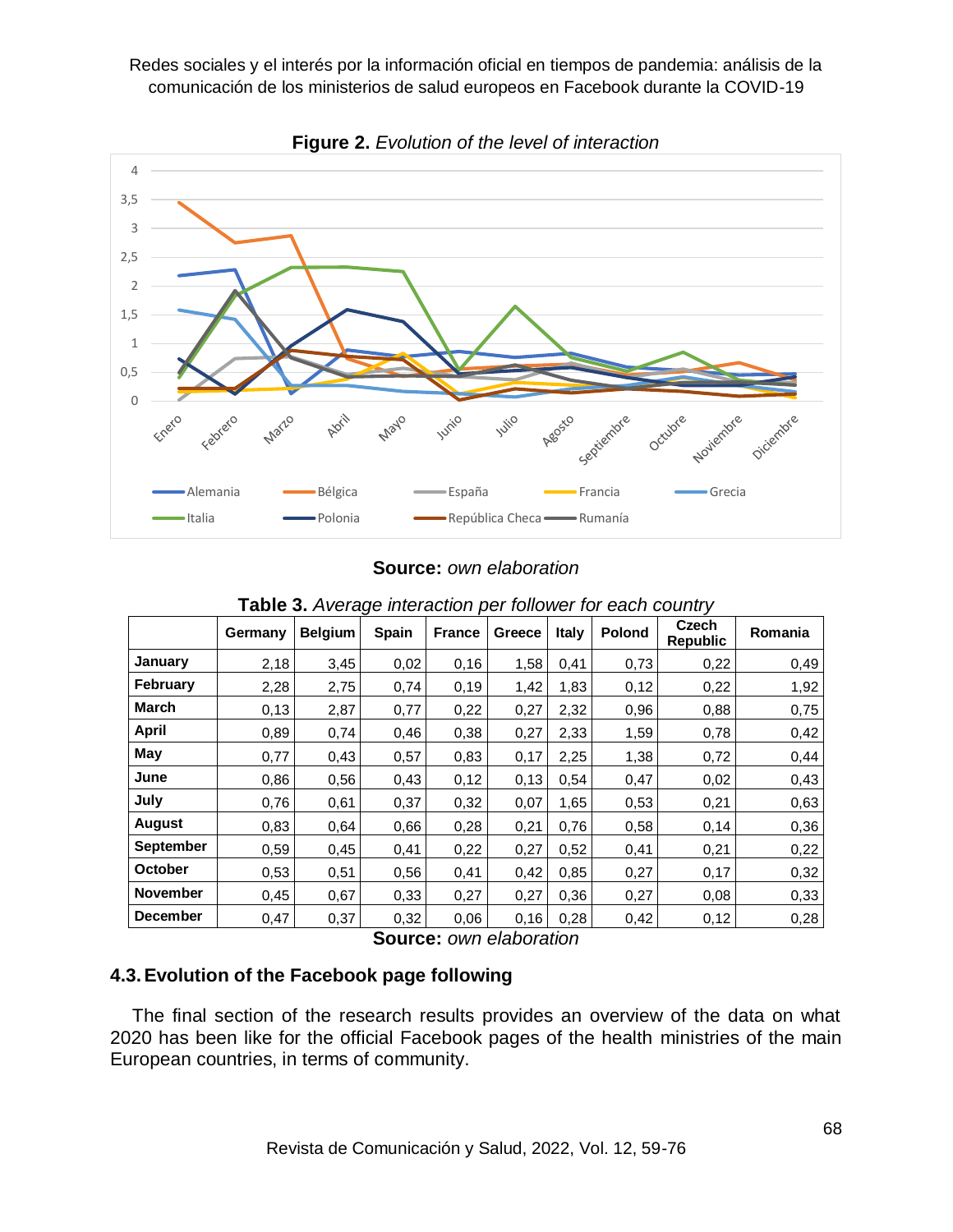Looking at the data for the beginning of 2020 shows that these pages vary widely: from just 2,500 followers in Poland to over 135,000 followers in Italy (number of followers of the latest posts in January 2020). The ratio of followers per number of inhabitants also differs from country to country. In this case, Italy also receives the best percentage at 0.23%, while in Poland, this ratio is 0.01%.

When focusing on the year-end data, the results are similar. Italy continues to be the country with the highest number of followers on its health ministry page with 1,456,502, although Greece is now the country with the lowest number of followers with 60,133. The ratio of followers per number of inhabitants continues to be better in Italy, rising to 2.46% of followers per inhabitant, while the worst figure is also in Greece with 0.56% (Table 4).

| $\mathbf{I}$ and $\mathbf{I}$ $\mathbf{I}$ is the condition of the condition of $\mathbf{I}$ |                              |                                    |                            |                                     |                            |  |  |  |  |
|----------------------------------------------------------------------------------------------|------------------------------|------------------------------------|----------------------------|-------------------------------------|----------------------------|--|--|--|--|
| País                                                                                         | No. of<br><b>inhabitants</b> | <b>Followers</b><br>(January 2020) | Followers /<br>inhabitants | <b>Followers</b><br>(December 2020) | Followers /<br>inhabitants |  |  |  |  |
| Germany                                                                                      | 83.155.031                   | 69.643                             | 0.08%                      | 722.452                             | 0,87%                      |  |  |  |  |
| <b>France</b>                                                                                | 67.439.599                   | 83.782                             | 0,12%                      | 1.405.065                           | 2,08%                      |  |  |  |  |
| <b>Italy</b>                                                                                 | 59.257.566                   | 136.502                            | 0,23%                      | 1.456.502                           | 2,46%                      |  |  |  |  |
| <b>Spain</b>                                                                                 | 47.394.233                   | 90.912                             | 0.19%                      | 860.177                             | 1,81%                      |  |  |  |  |
| <b>Poland</b>                                                                                | 37.840.001                   | 5.360                              | 0.01%                      | 837.472                             | 2,21%                      |  |  |  |  |
| <b>Rumania</b>                                                                               | 19.186.201                   | 38.945                             | 0,20%                      | 385.219                             | 2,01%                      |  |  |  |  |
| <b>Belgium</b>                                                                               | 11.566.041                   | 2.568                              | 0.02%                      | 159.782                             | 1,38%                      |  |  |  |  |
| <b>Bélgica</b>                                                                               | 10.701.777                   | 4.008                              | 0.04%                      | 70.861                              | 0.66%                      |  |  |  |  |
| Czech<br><b>Republic</b>                                                                     | 10.682.547                   | 3.664                              | 0.03%                      | 60.133                              | 0.56%                      |  |  |  |  |

**Table 4.** *Evolution of followers per inhabitant*

**Source:** *own elaboration*

In this section, the increase in the following of the Facebook pages of the European health ministries stands out. The average growth of all the accounts was 1268.37%, the most notable case being that of Poland with 15524.48% and the lowest in Spain with 846.16%. These increases have meant that in 4 countries (France, Italy, Poland and Romania) the percentage of followers of the Facebook accounts of the ministries of health is higher than 2%.

As was observed in the levels of posts and interaction, the percentage growth of the Facebook communities of European health ministries peaks in the first months of 2020. Specifically, from February to March, the average growth rate is more than 400%. Although it can be seen that the number of followers never stops growing, it is particularly during the month of February when this growth is at its highest.

## **5. CONCLUSIONS**

Public institutions have a significant responsibility in the management of public health crises and effective communication is necessary to better cope with health emergencies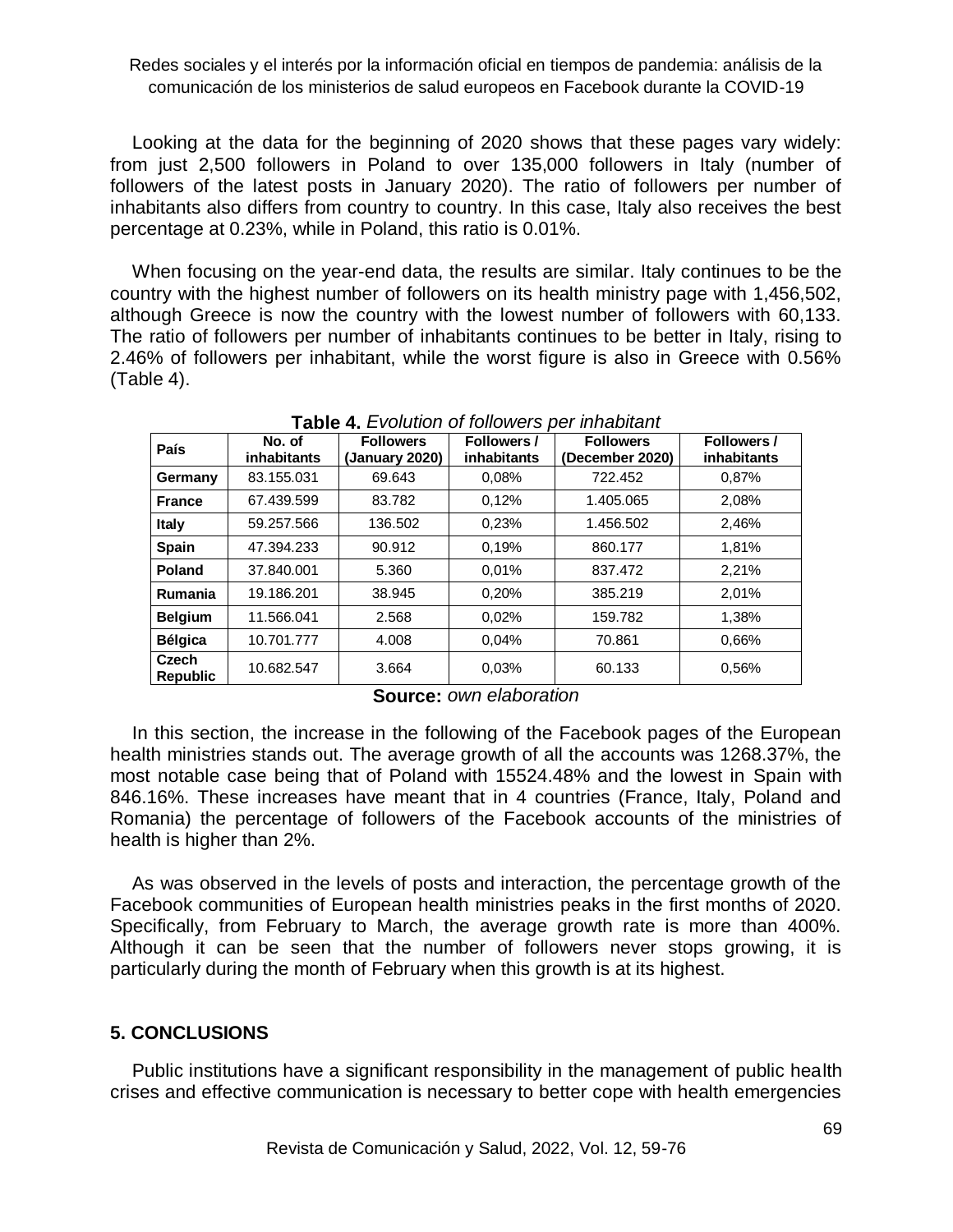that may arise. This means that they must be able to carry out risk communication to improve citizens' response during health crises (Coombs, 2020).

With regard to the first objective set out in this research (O1), it has been found that the volume of messages posted increases according to the timeline of the health emergency. The Facebook pages of European health ministries went from posting an average of 39.56 posts in January to 181 in March, the peak of COVID-19 in Europe. These results are consistent with those presented by Kim and Kreps (2020), who consider it crucial to use direct communication channels with citizens to avoid confusion, fear or misunderstanding during the pandemic.

This increase in communication activity by ministries of health on Facebook has led to considerable growth in their communities. This study shows the reaction of citizens in seeking and following official information about a health emergency, an aspect already noted by other research such as (Lwin et al., 2018). Observing increases in the number of followers ranging from 846.16%, in the case of Spain, to 15,524.48%, in Poland, shows the interest that the pandemic has aroused in citizens, leading them to follow the information published by official sources, corresponding to their health institutions, thus responding to what was stated in the second objective of the research (O2).

Regarding the interaction and participation of citizens in the messages published on Facebook, the importance of temporality has been verified. With regard to the third objective (O3), it can be seen that the months of January, February and March, i.e. the beginning of the pandemic, are the period of greatest interaction. This could be due to the fact that in the initial periods of the crisis citizens are more interested in participating in this official communication, although a certain positive correlation has also been observed between the average number of publications and the number of interactions (r=0.59), which could mean that citizens participate more because they have more information.

With regard to the similarities and differences in the quantitative data on Facebook communication in the Ministries of Health of the most populated countries of the European Union (O4), small differences were observed that may be due to the intrinsic characteristics of the countries themselves. These disparities could also be due to the different stages of penetration of the coronavirus in each of the countries, which have taken different measures at different times. Overall, however, there are many quantitative similarities that may reflect the penetration of the crisis at similar times and in similar dimensions.

These results show the relevance of the use of social networks in European countries and their potential as information dissemination tools during health crises. Therefore, the mere observation of the efforts already being made by some organisations in this field, as well as the comparison of their activity with entities in other countries, is valuable for opening up new avenues of research. Although this is a preliminary study that only delves into quantitative aspects, so future research is needed to corroborate these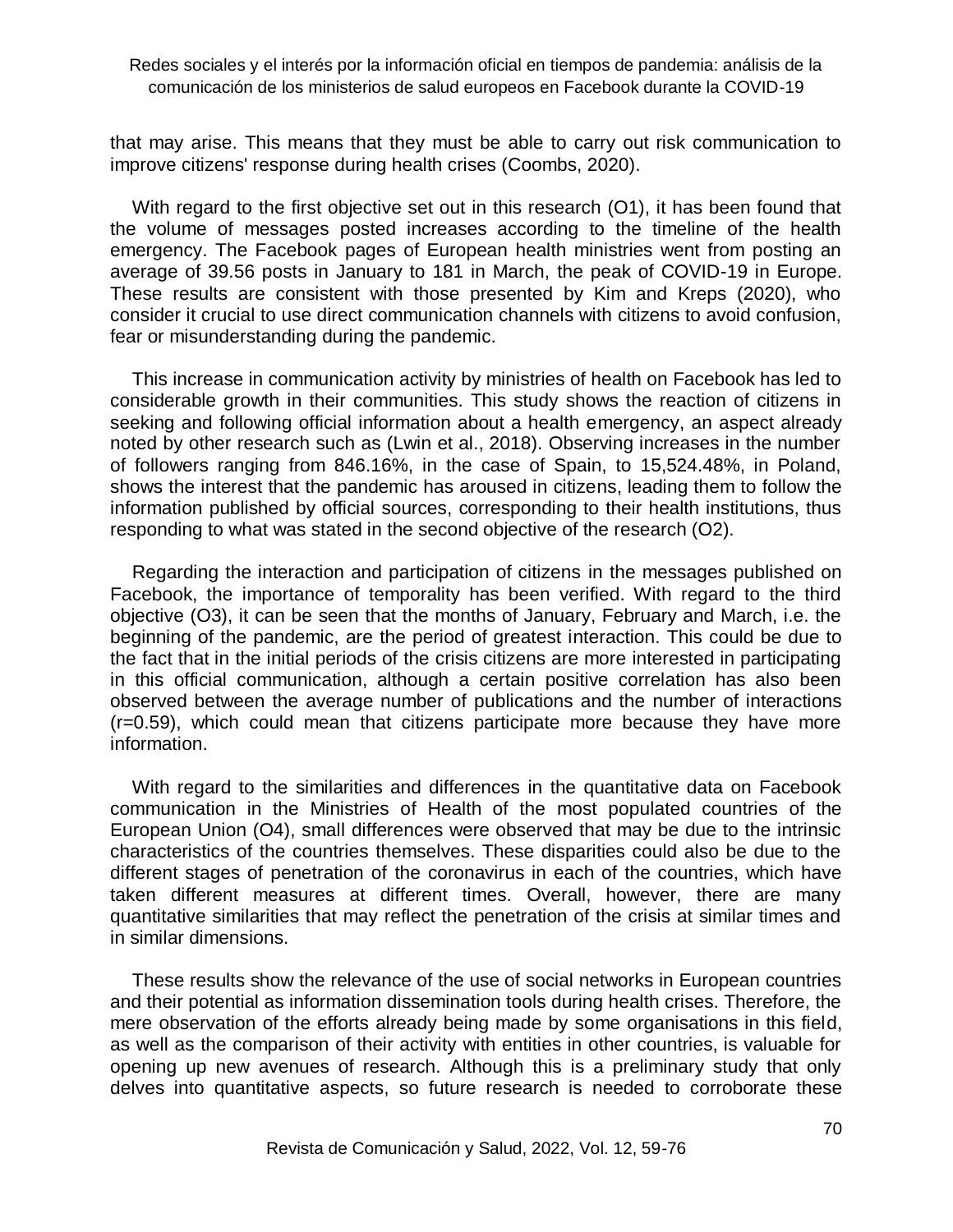results, it has been observed that these institutions have been able to offer a greater volume of content on social networks, which has fostered growth in the volume and participation of the audience.

Among the limitations of this research is the fact that it only analysed the social network Facebook. Health authorities may have used other platforms such as Twitter, Instagram or Youtube to disseminate public health information to their citizens. In addition, these institutions continue to use traditional media to convey informative messages, pandemic updates and guidance measures to citizens (Castillo-Esparcia et al., 2020). Therefore, the communication efforts of health authorities on social media are complementary, considering these platforms as an additional resource to provide additional information or to reach people who no longer follow traditional news channels (Raamkumar et al., 2020).

Another limitation of the study lies in the very fact of the communicative analysis of the pandemic caused by COVID-19. The interest of citizens in obtaining information from official sources in times of pandemic (Castillo-Esparcia et al., 2020) has directly influenced both the increase in the volume of posts on Facebook by health authorities and the high growth of their communities. In this sense, it would be of interest to replicate the study by taking another sample year to properly assess this impact.

On the other hand, it is suggested as a future line of research the thematic analysis of the content published on social networks in the field of public health by official bodies. The qualitative study of this aspect could provide a deeper insight into the characterisation of the messages and detect the possible existence of patterns related to the subject matter, format or language. In addition, this would help public institutions to improve their communication on social media in order to provide the most appropriate response to future health crises.

## **6. REFERENCES**

- Al-Saggaf, Y., y Simmons, P. (2015). Social media in Saudi Arabia: Exploring its use during two natural disasters. *Technological Forecasting and Social Change*, *95*, 3-15. <https://doi.org/10.1016/j.techfore.2014.08.013>
- Ansell, C., Sørensen, E. y Torfing, J. (2021). The COVID-19 pandemic as a game changer for public administration and leadership? The need for robust governance responses to turbulent problems. *Public Management Review*, *23*(7), 949-960. <https://doi.org/10.1080/14719037.2020.1820272>
- Calleja-Reina, M. A. y Becerra-Muñoz, E. (2017). La comunicación institucional del virus del ébola en España: análisis de la gestión estratégica online y offline de la crisis. En Terrón, J. L., Peñafiel, C. y Catalán, D., *Avances en investigación y buenas prácticas en comunicación y salud,* 35-48.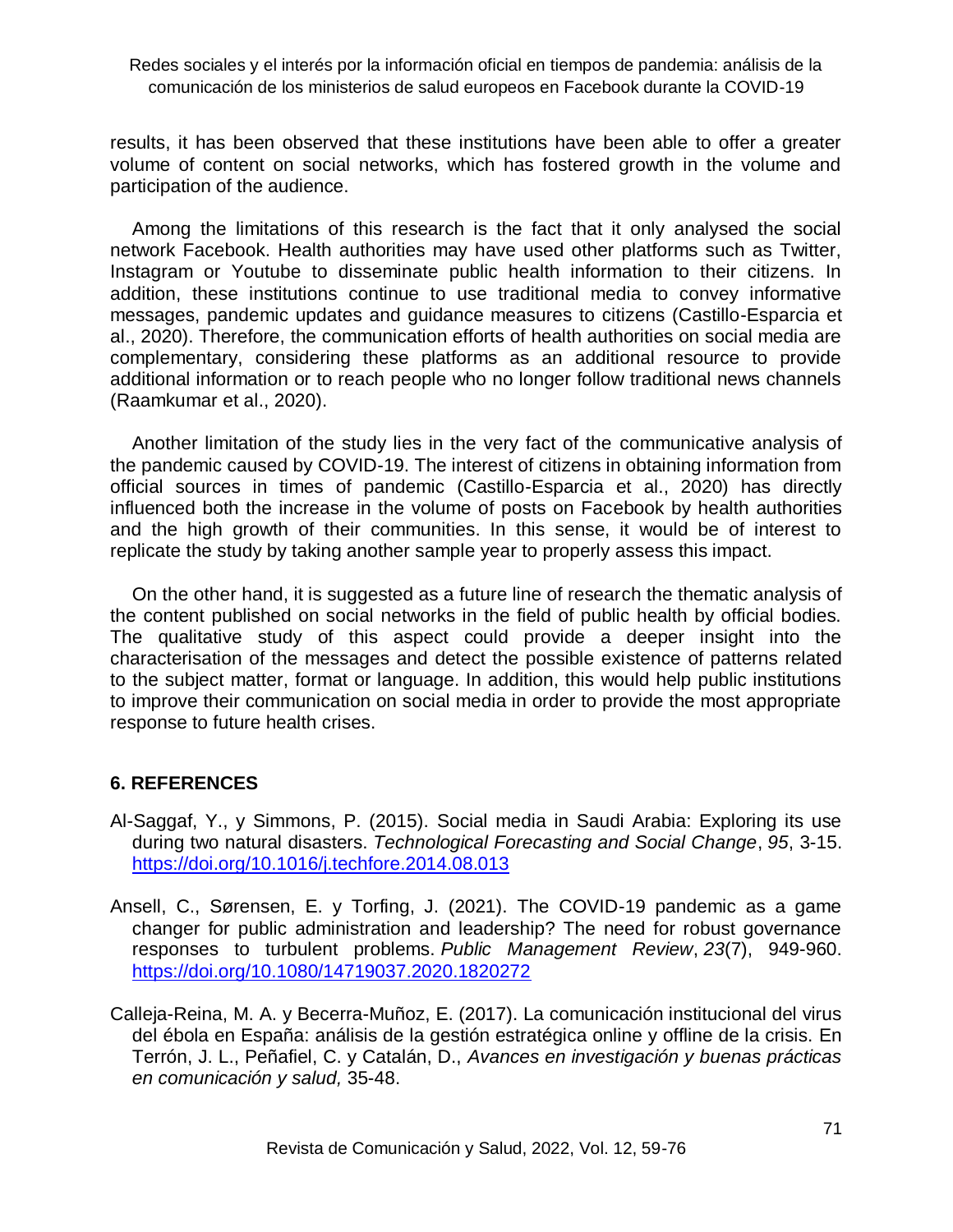- Camilleri, M. A. (2021). Strategic dialogic communication through digital media during COVID-19 crisis. In *Strategic corporate communication in the digital age*. Emerald Publishing Limited. 1-18. <https://doi.org/10.1108/978-1-80071-264-520211001>
- Castillo-Esparcia, A., Fernández-Souto, A. B. y Puentes-Rivera, I. (2020). Comunicación política y Covid-19. Estrategias del Gobierno de España. *Profesional de la información*, *29*(4), e290419.<https://doi.org/10.3145/epi.2020.jul.19>
- Coombs, W. T. (2015). *Ongoing Crisis Communication. Planning, Managing, and Responding*. Florida: Sage.
- Coombs, W. T. (2020). Public sector crises: Realizations from covid-19 for crisis communication. *Partecipazione e conflitto*, *13*(2), 990-1001.
- Glik, D. C. (2007). Risk communication for public health emergencies. *Annu. Rev. Public Health, 28*, 33-54.
- Heldman, A. B., Schindelar, J. y Weaver, J. B. (2013). Social media engagement and public health communication: implications for public health organizations being truly "social". *Public health reviews*, *35*(1), 1-18.<https://doi.org/10.1007/BF03391698>
- Holmes, B. J. (2008). Communicating about emerging infectious disease: The importance of research. *Health, Risk y Society*, *10*(4), 349-360. <https://doi.org/10.1080/13698570802166431>
- Kim, D. y Kreps, G. L. (2020). An Analysis of Government Communication in the United States During the COVID-19 Pandemic: Recommendations for Effective Government Health Risk Communication. *World Medical y Health Policy, 12*. 398- 412. <https://doi.org/10.1002/wmh3.363>
- Kouzy, R., Abi Jaoude, J., Kraitem, A., El Alam, M. B., Karam, B., Adib, E., Zarka, J., Traboulsi, C., Akl, E. W. y Baddour, K. (2020). Coronavirus Goes Viral: Quantifying the COVID-19 Misinformation Epidemic on Twitter. *Cureus*, *12*(3), e7255. <https://doi.org/10.7759/cureus.7255>
- Lachlan, K. A., Spence, P. R., Lin, X., Najarian, K. y Del Greco, M. (2016). Social media and crisis management: CERC, search strategies, and Twitter content. *Computers in Human Behavior*, *54*, 647-652.<https://doi.org/10.1016/j.chb.2015.05.027>
- Li, Y., Chandra, Y. y Kapucu, N. (2020). Crisis coordination and the role of social media in response to COVID-19 in Wuhan, China. *The American Review of Public Administration*, *50*(6-7), 698-705.<https://doi.org/10.1177%2F0275074020942105>
- Liao, Q., Yuan, J., Dong, M., Yang, L., Fielding, R. y Lam, W. W. T. (2020). Public engagement and government responsiveness in the communications about COVID-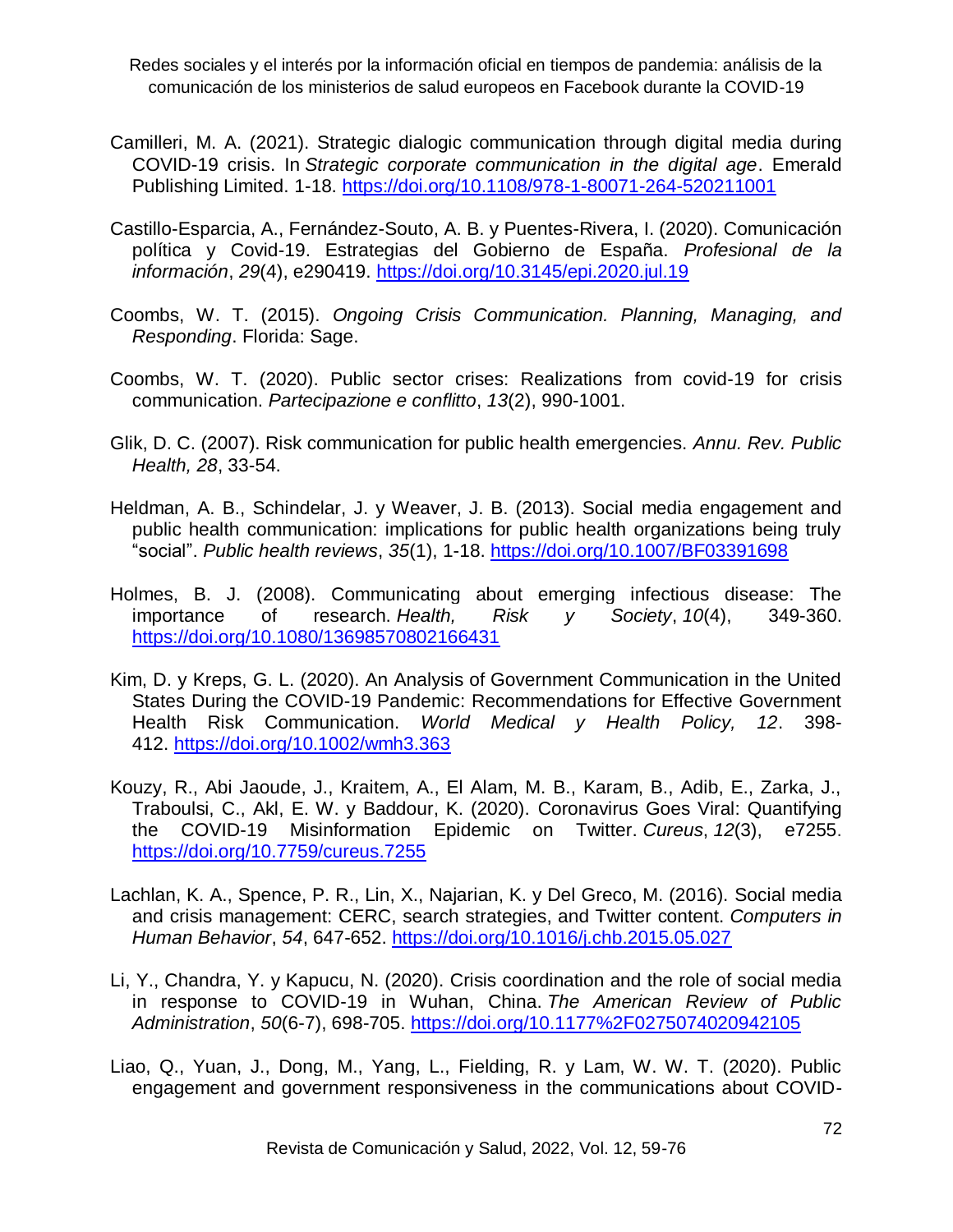19 during the early epidemic stage in China: infodemiology study on social media data. *Journal of medical Internet research*, *22*(5),<https://doi.org/10.2196/18796>

- Liu, B. F. y Kim, S. (2011). How organizations framed the 2009 H1N1 pandemic via social and traditional media: Implications for US health communicators. *Public relations review*, *37*(3), 233-244.<https://doi.org/10.1016/j.pubrev.2011.03.005>
- Losada Díaz, J. C., Rodríguez Fernández, L. y Paniagua Rojano, F. J. (2020). Government communication and emotions in the Covid-19 crisis in Spain. *Revista Latina de Comunicación Social, 78,* 23-40. [https://www.doi.org/10.4185/RLCS-2020-](https://www.doi.org/10.4185/RLCS-2020-1467) [1467](https://www.doi.org/10.4185/RLCS-2020-1467)
- Lwin, M. O., Lu, J., Sheldenkar, A. y Schulz, P. J. (2018). Strategic uses of Facebook in Zika outbreak communication: implications for the crisis and emergency risk communication model. *International journal of environmental research and public health*, *15*(9), 1974.<https://doi.org/10.3390/ijerph15091974>
- Masip, P., Aran-Ramspott, S., Ruiz-Caballero, C., Suau, J., Almenar, E. y Puertas-Graell, D. (2020). Onsumo informativo y cobertura mediática durante el confinamiento por el Covid-19: sobreinformación, sesgo ideológico y sensacionalismo. *El profesional de la información*, *29*(3). e290312. <https://doi.org/10.3145/epi.2020.may.12>
- Moreno, Á., Fuentes Lara, C. M. y Navarro, C. (2020). Covid-19 communication management in Spain: Exploring the effect of information-seeking behavior and message reception in public's evaluation. *El profesional de la información*, *29*(4). e290402.<https://doi.org/10.3145/epi.2020.jul.02>
- O'Flynn, J. (2021). Confronting the big challenges of our time: making a difference during and after COVID-19. *Public Management Review, 23*(7), 961-980. <https://doi.org/10.1080/14719037.2020.1820273>
- OMS. (2018, enero). *Communicating risk in public health emergencies*. <https://www.who.int/publications/i/item/9789241550208>
- OMS. (2020–03-11). *Alocución de apertura del Director General de la OMS en la rueda de prensa sobre la COVID-19*. [https://www.who.int/es/director](https://www.who.int/es/director-general/speeches/detail/who-director-general-s-opening-remarks-at-the-media-briefing-on-covid-19---11-march-2020)[general/speeches/detail/who-director-general-s-opening-remarks-at-the-media](https://www.who.int/es/director-general/speeches/detail/who-director-general-s-opening-remarks-at-the-media-briefing-on-covid-19---11-march-2020)[briefing-on-covid-19---11-march-2020](https://www.who.int/es/director-general/speeches/detail/who-director-general-s-opening-remarks-at-the-media-briefing-on-covid-19---11-march-2020)
- Panagiotopoulos, P., Barnett, J., Bigdeli, A. Z. y Sams, S. (2016). Social media in emergency management: Twitter as a tool for communicating risks to the public. *Technological Forecasting and Social Change*, *111*, 86-96. <https://doi.org/10.1016/j.techfore.2016.06.010>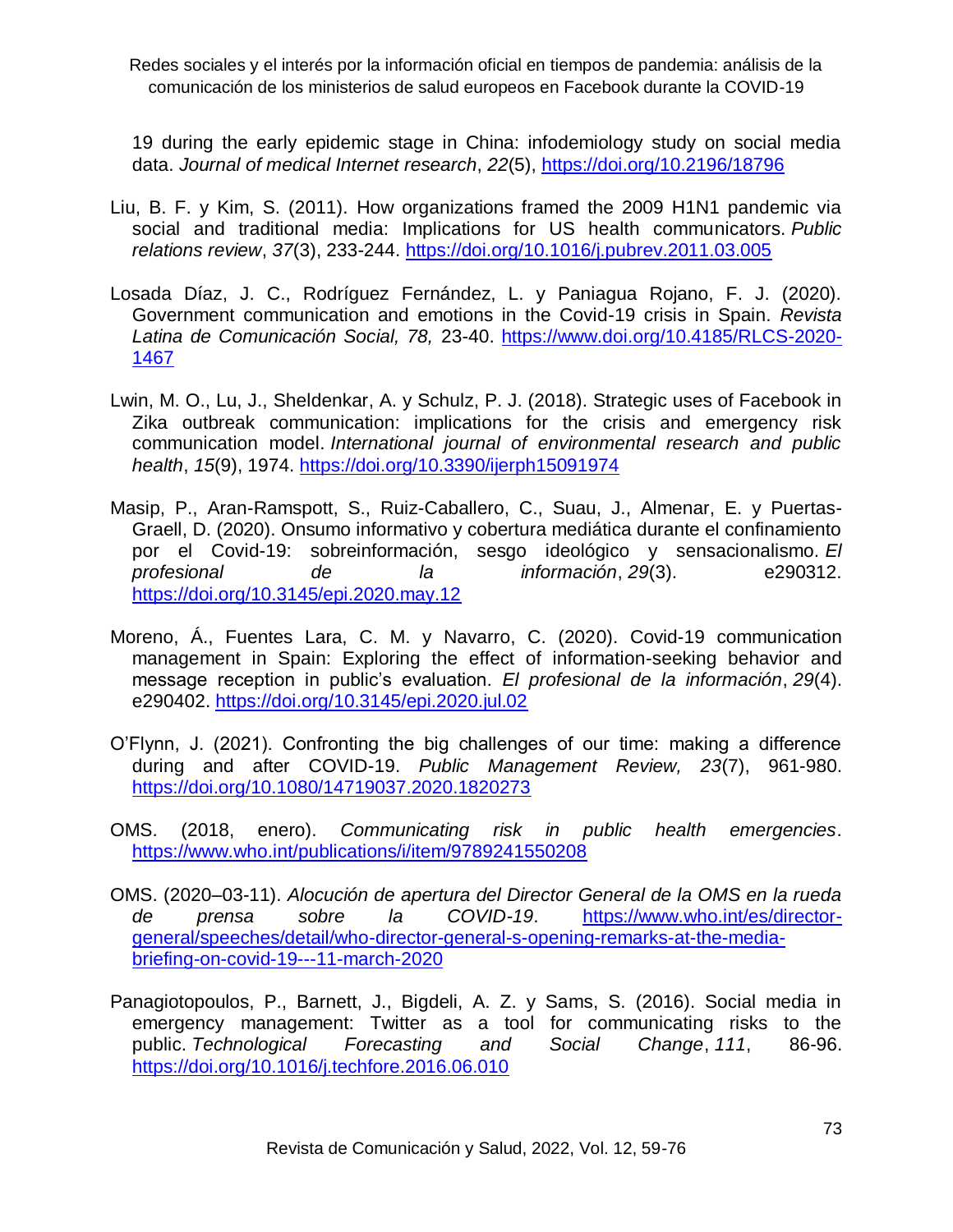- Poch Butler, S. L. y Puebla Martínez, B. (2021). La comunicación institucional en España en tiempos de COVID-19. Estudio de caso de las cuentas en Twitter del Gobierno de España y el Ministerio de Sanidad. In *Ecosistema de una pandemia: COVID 19, la transformación mundial* (pp. 653-676). Dykinson SL.
- Powell, A. (2021). COVID y Cuomo: Using the CERC Model to Evaluate Strategic Uses of Twitter on Pandemic Communications. In *Pandemic Communication and Resilience* (pp. 107-124). Springer, Cham.
- Raamkumar, A. S., Tan, S. G. y Wee, H.L. (2020). Measuring the outreach efforts of public health authorities and the public response on Facebook during the COVID-19 pandemic in early 2020: cross-country comparison. *Journal of medical Internet research, 22*(5), e19334.<https://doi.org/10.2196/19334>
- Reyes Bernard, N., Basit, A., Sofija, E., Phung, H., Lee, J., Rutherford, S., Sebar, B., Harris, N., Phung, D. y Wiseman, N. (2021). Analysis of crisis communication by the Prime Minister of Australia during the COVID-19 pandemic. *International Journal of Disaster Risk Reduction*, *62*, 102375.<https://doi.org/10.1016/j.ijdrr.2021.102375>
- Reynolds, B. y Seeger, M.W. (2005). Crisis and emergency risk communication as an integrative model. *Journal of health communication*, *10*(1), 43-55. <https://doi.org/10.1080/10810730590904571>
- Reynolds, B., Galdo, J. H., Sokler, L. y Freimuth, V. S. (2002). *Crisis and Emergency Risk Communication*. Centers for Disease Control and Prevention.
- Statista. (2021, julio). *Ranking de los países de la Unión Europea (EU-27) por número de habitantes en 2021*. [https://es.statista.com/estadisticas/539299/poblacion-de-los](https://es.statista.com/estadisticas/539299/poblacion-de-los-paises-de-la-union-europea/)[paises-de-la-union-europea/](https://es.statista.com/estadisticas/539299/poblacion-de-los-paises-de-la-union-europea/)
- Suau-Gomila, G., Percastre-Mendizabal, S. J., Palà-Navarro, G. y Pont-Sorribes, C. (2017). Análisis de la comunicación de emergencias en Twitter. El caso del Ébola en España. En: Sierra, J. y Liberal, S. *Uso y Aplicación de las Redes Sociales en el Mundo Audiovisual y Publicitario. (*119-130). Madrid (España): McGrawhill Education. ISBN:

9788448613570. Vaughan, E. y Tinker, T. (2009). Effective health risk communication about pandemic

- influenza for vulnerable populations. *American Journal of Public Health, 99*(S2), S324–S332.<https://doi.org/10.2105/AJPH.2009.162537>
- Vijaykumar, S., Jin, Y. y Nowak, G. (2015). Social media and the virality of risk: The risk amplification through media spread (RAMS) model. *Journal of homeland security and emergency management*, *12*(3), 653-677.<https://doi.org/10.1515/jhsem-2014-0072>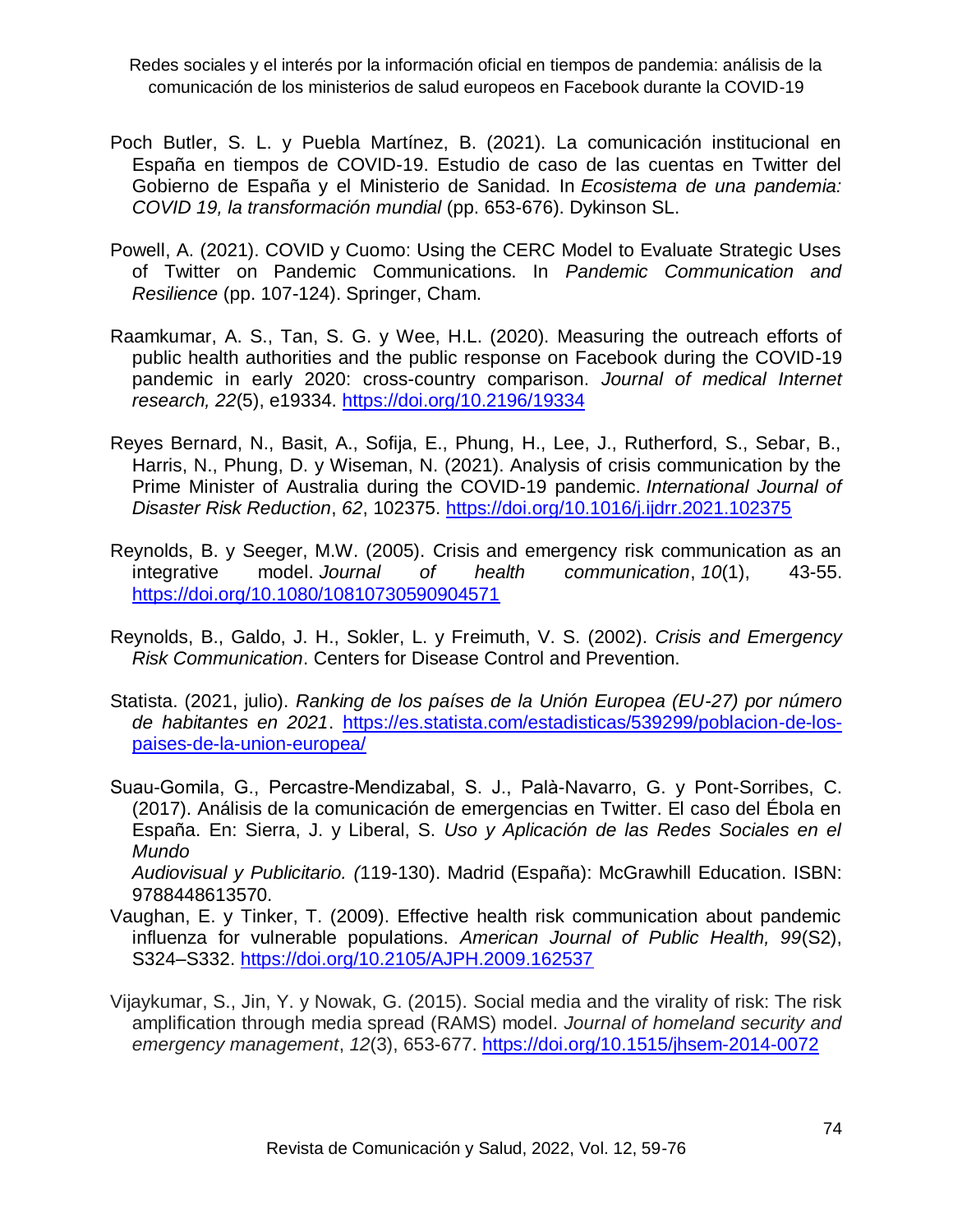- Wang, Y., Hao, H. y Platt, L. S. (2021). Examining risk and crisis communications of government agencies and stakeholders during early-stages of COVID-19 on Twitter. *Computers in human behavior*, *114*, 106568. <https://doi.org/10.1016/j.chb.2020.106568>
- We are social y Hootsuite (2021). *Digital 2021. Global digital overview*. <https://wearesocial.com/digital-2021>
- Wirtz, B. W., Müller, W. M. y Weyerer, J. C. (2021). Digital pandemic response systems: a strategic management framework against Covid-19. *International Journal of Public Administration*, *44*(11-12), 896-906.<https://doi.org/10.1080/01900692.2020.1858316>
- Worldometer. (2021). *Countries where Coronavirus has spread*. <https://www.worldometers.info/coronavirus/countries-where-coronavirus-has-spread/>
- Xifra, J. (2020). Comunicación corporativa, relaciones públicas y gestión del riesgo reputacional en tiempos del Covid-19. *El profesional de la información*, *29*(2). e290220.<https://doi.org/10.3145/epi.2020.mar.20>

# **AUTHOR CONTRIBUTIONS, FUNDING AND ACKNOWLEDGEMENTS**

**Authors' contributions:** Conceptualisation, Abuín-Penas, Javier; methodology, Abuín-Penas, Javier; software, not applicable; validation, Abuín-Penas, Javier; formal analysis, not applicable; research, Abuín-Penas, Javier; memories, not applicable; data curation, Abuín-Penas, Javier; writing, Abuín-Penas, Rocío; -preparation of the original draft, Abuín-Penas, Rocío; writing-revision and editing, Abuín-Penas, Javier; visualisation, Abuín-Penas, Rocío; supervision, Abuín-Penas, Javier; project management, Abuín-Penas, Javier. All authors have read and accepted the published version of the manuscript.

**Funding:** This research is co-financed with funds from the "Programa de axudas á etapa posdoutoral da Xunta de Galicia" (Consellería de Educación, Universidade e Formación Profesional).

# **AUTHORS**

## **Javier Abuín-Penas**

PhD in Creativity and Social and Sustainable Innovation from the University of Vigo (2020). He is currently part of the department X14 "Audiovisual Communication and Advertising" at the University of Vigo, where he researches and teaches. Her main lines